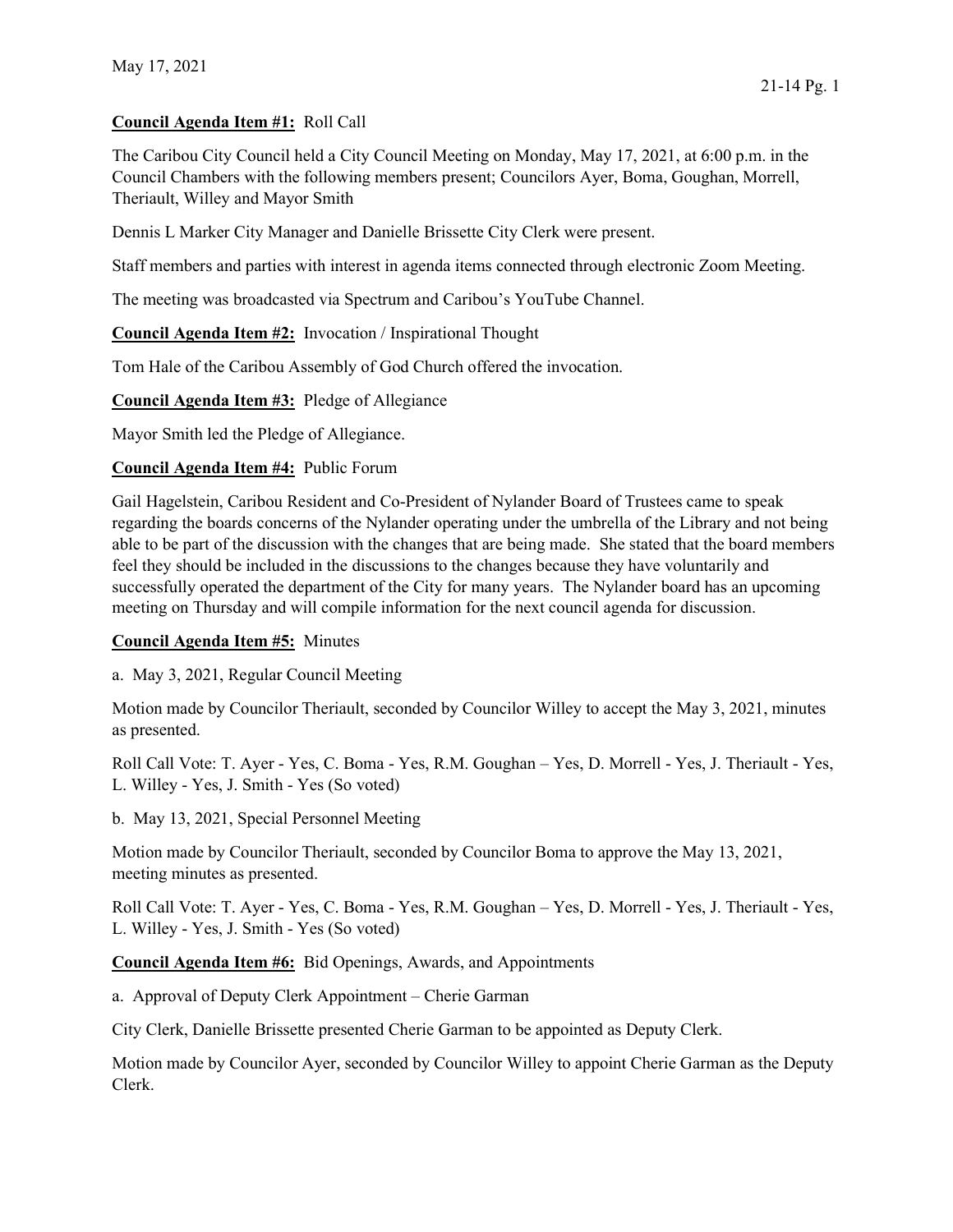Roll Call Vote: T. Ayer - Yes, C. Boma - Yes, R.M. Goughan – Yes, D. Morrell - Yes, J. Theriault - Yes, L. Willey - Yes, J. Smith - Yes (So voted)

b. Appointment of Election Wardens for June 8, 2021

In preparation for the upcoming General Election the Clerk's office is requesting the Council approval for the following:

1. Approval of an 8:00 a.m. opening Time for the November 3, 2020 Election.

 2. Appointment of Danielle Brissette as Election Warden, Cherie Garman as Deputy Election Wardens for the June 8, 2021 Election.

Motion made by Councilor Ayer, seconded by Councilor Willey to approve the start time of 8:00a.m. and to appoint Danielle Brissette as Election warden and Cherie Garman as Deputy Election for the June 8, 2021 Election.

Roll Call Vote: T. Ayer - Yes, C. Boma - Yes, R.M. Goughan – Yes, D. Morrell - Yes, J. Theriault - Yes, L. Willey - Yes, J. Smith - Yes (So voted)

Councilor Ayer congratulated Gary Marquis for earning the 2020 Governor's Conference on Tourism Leadership \* Growth Award

Mayor Smith appointed Councilors Goughan, Ayer, and Morrell to an ambulance committee with Morrell acting as committee chair.

Council Agenda Item #7: Public Hearings and Possible Action Items

a. 2021 CDBG Application for Gary's Yamaha Store at 323 Sweden Street for \$180,000

Manager Marker explained that Gary's Yamaha is asking for a \$120K grant from the State CDBG program to help opening their new store at 323 Sweden Street. Gary's will have to provide \$60,000 of a match for the funds so the total project will be \$180,000. The CDBG process requires the Council to approve the final application before it can be submitted. The city can only submit one CDBG application each year under this economic development program and the applicants must be vetted previously by the State for final application consideration. Gary's was the only application received in a timely fashion.

Public Hearing Opened: 6:20 p.m.

Councilor Morrell Thanked Gary's for continuing their business in Caribou and the improvements that they have made to the new location.

Councilor Theriault stated that she has gotten to see the building and it is beautiful and that they are doing a great job.

Public Hearing Closed 6:21 p.m.

Motion made by Councilor Ayer, seconded by Councilor Morrell to accept the CDBG application to send off to the state for Gary's Yamaha store located at 323 Sweden Street in the amount of \$180,000,

Roll Call Vote: T. Ayer - Yes, C. Boma - Yes, R.M. Goughan – Yes, D. Morrell - Yes, J. Theriault - Yes, L. Willey - Yes, J. Smith - Yes (So voted)

b. Ordinance No. 03, 2021 Series, Authorizing Lease of Ogren Dump Property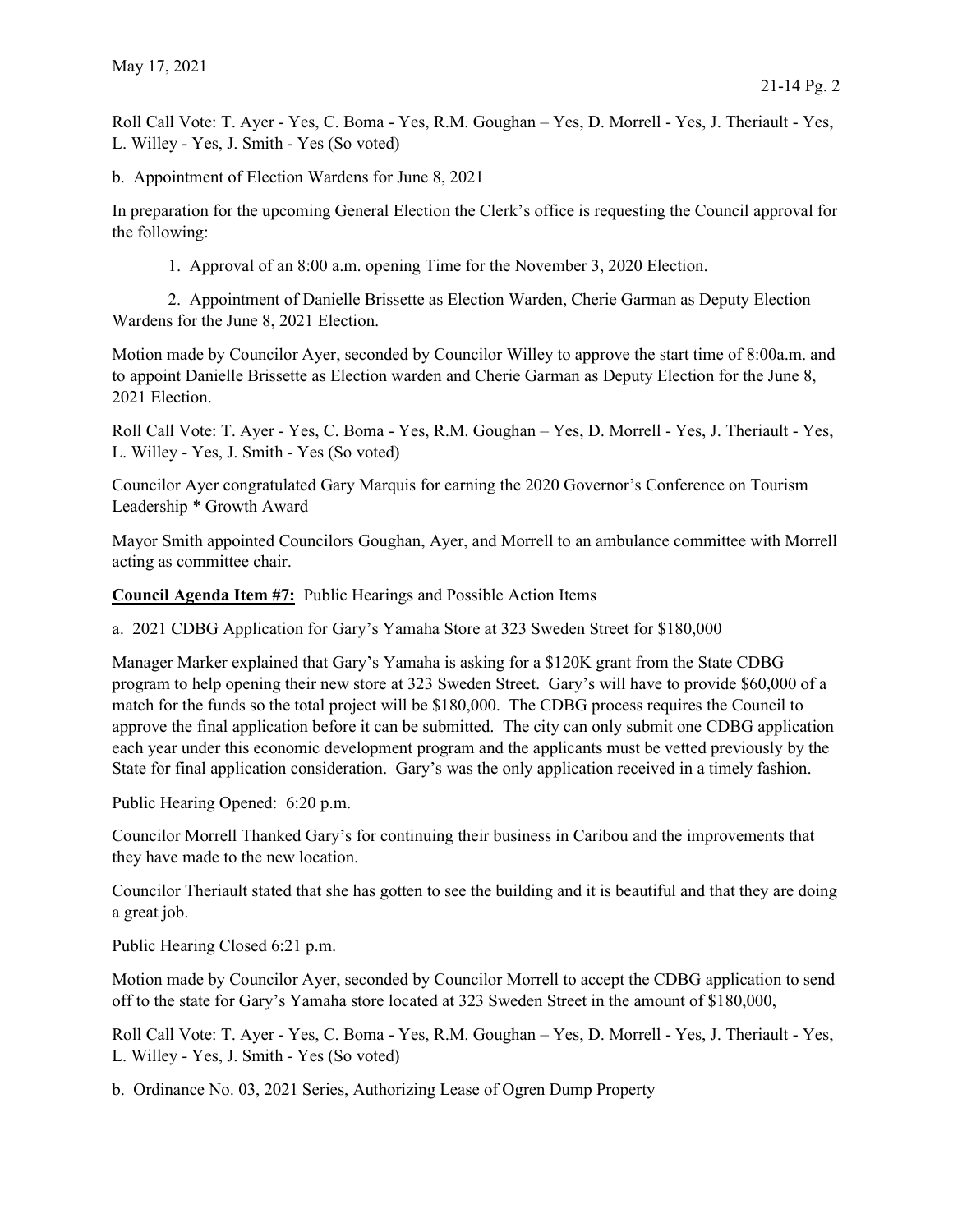Public Hearing Opened: 6:22 p.m.

Mayor Smith read a letter from Joana Lanterman in opposition of Solar Farms because of chemicals that can be leaked into the ground and because the clean up can be very costly.

Close Public Hearing: 6:30 p.m.

Motion made by Councilor Theriault, seconded by Councilor Goughan to authorize the lease fo the Ogren Dump Property.

Roll Call Vote: T. Ayer - Yes, C. Boma - Yes, R.M. Goughan – Yes, D. Morrell - Yes, J. Theriault - Yes, L. Willey - Yes, J. Smith - Yes (So voted)

c. Ordinance No. 04, 2021 Series, Regarding Tax Acquired Property Disposal Policy

Open Public Hearing: 6:34 p.m.

Manager Marker explained Ordinance No. 04, 2021 Series and why it is in place. Currently the document is a policy, and this would make it part of the charter.

Councilor Ayer expressed concern on weather the ordinance would be followed or not in the future.

Closed Public Hearing: 6:45 p.m.

No action taken.

Moved to the next agenda to continue discussion.

d. Ordinance No. 06, 2021, Charter Amendment – Councilor Meeting Attendance

Manager Marker explained that the ordinance being introduced is to eliminate some gray area and define the differences between regular, workshop, committee, council, and other meetings. Attendance would be based on a percentage rather then consecutive absence disqualification.

Recessed Public Hearing until next council meeting: 6:59 p.m.

e. Ordinance No. 06, 2021, Charter Amendment – City Public Notice Requirements

Open Public Hearing: 6:56 p.m.

The new ordinance is being proposed to update the public posting requirements and make it so that social media and online sources can be used, not necessarily having to post all in the newspaper unless required by state law.

Recessed Public Hearing until next council meeting: 7:03 p.m.

Council Agenda Item #8: Reports by Officials and Staff

a. Financials for April 2021

Finance Director, Carl Grant reviewed the financials for April 2021.

Motion made by Councilor Willey, seconded by Councilor Theriault to accept the April 2021 Financial Report as presented.

Roll Call Vote: T. Ayer - No, C. Boma - Yes, R.M. Goughan – Yes, D. Morrell - Yes, J. Theriault - Yes, L. Willey - Yes, J. Smith - Yes (So voted)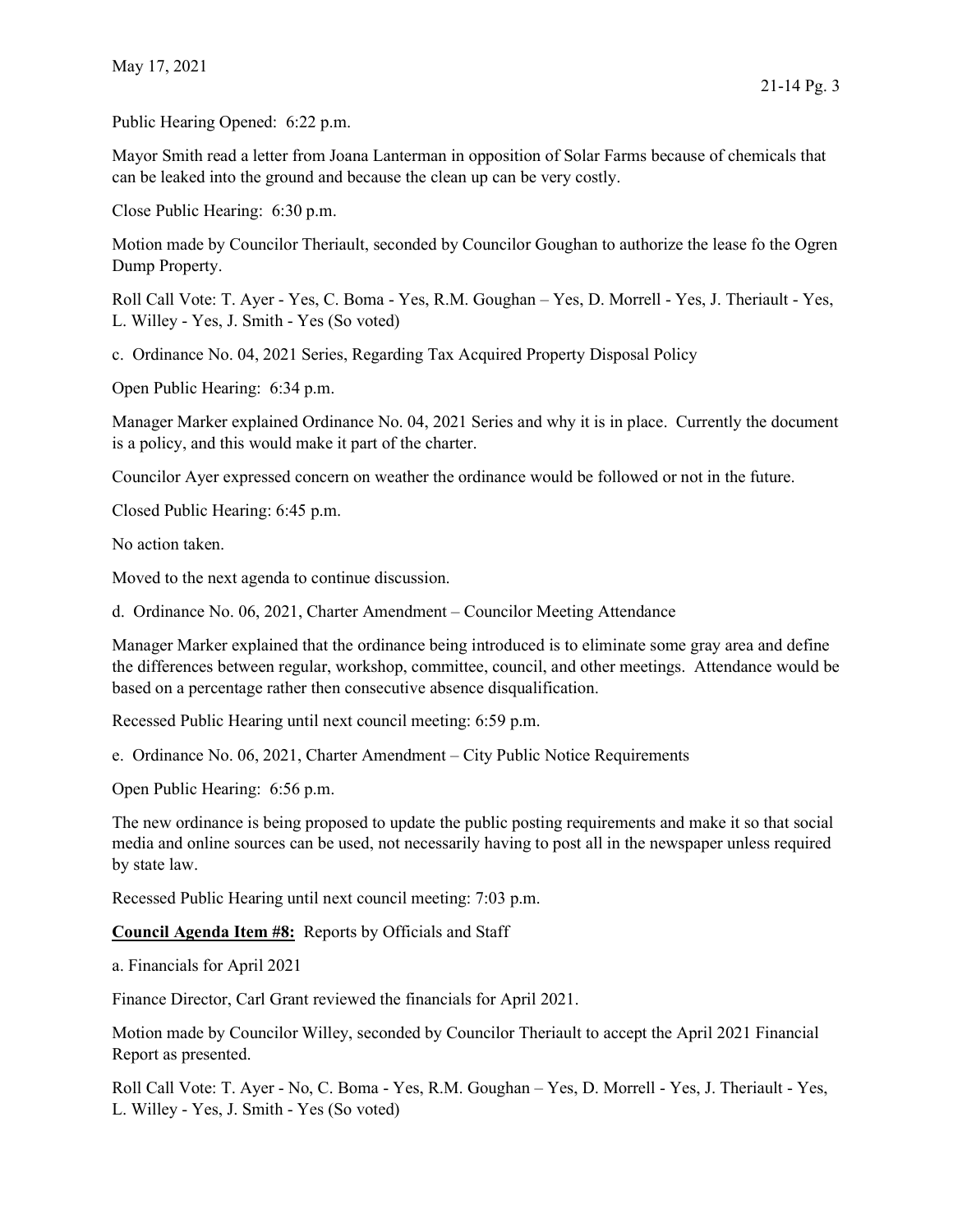### b. Manager's Report

Manager Marker reviewed the City Managers report dated May 14, 2021.

Council Agenda Item #9: New Business, Ordinance and Resolutions

a. Discussion with MDOT Regarding Removal of Otter Brook Bridge

Mayor Smith read an email from Kathryn Olmstead in opposition of the removal of the Otter Brook Bridge.

Mr. Fred Michaud and Mr. Ben Foster from Maine DOT joined the meeting via Zoom and explained that low volume bridges (bridges that have roughly 260 vehicles a day or less) around the state are showing deficiencies and most were built in the 1930's.

Mr. Foster explained that the bridges wings that retain fill and support the roadway are in serious condition, the bridge has a possible five-year remaining life. The estimate cost for the bridge repair is 1.25 million dollars.

b. Discussion and Possible Action Regarding RSU June 8, 2021, Election Warrant

Manager marker explained the process of countersigning the warrant and that it was state law that the council sign.

Motion made by Councilor Willey, seconded by Councilor Goughan to approve the signing of the RSU #39 June 8, 2021, Election Warrant.

Roll Call Vote: T. Ayer - Yes, C. Boma - Yes, R.M. Goughan – Yes, D. Morrell - No, J. Theriault - Yes, L. Willey - Yes, J. Smith - Yes (So voted)

c. Introduction of Ordinance No. 8, 2021 Series, Charter Amendment - City Real Estate Transaction Requirements

Councilor Ayer introduced Ordinance No. 8, 2021 Series, Charter Amendment - City Real Estate Transaction Requirements.

d. Introduction of Ordinance No. 9, 2021 Series, Rubbish Hauler Licensing

Councilor Ayer introduced Ordinance No. 9, 2021 Series, Rubbish Hauler Licensing

e. Introduction of Ordinance No. 10, 2021 Series, Administrative Amendments to Title 13

Council Ayer introduced Ordinance No. 10, 2021 Series, Administrative Amendments to Title 13

# Council Agenda Item #10: Old Business

a. Discussion and Possible Action Regarding TIF Credit Enhancement Agreement with Gary Gagnon

Manager Marker explained the TIF Credit Enhancement Agreement with Gary Gagnon is on the agenda for further discussion by the council. It is a matter of preference of the council on what they would like to do on if they want additional information.

If the evaluation goes from 60,000 dollars last year to 1.5 million dollars this year, the difference in the taxes would be the difference of old to new taxes, not the entire value just the difference.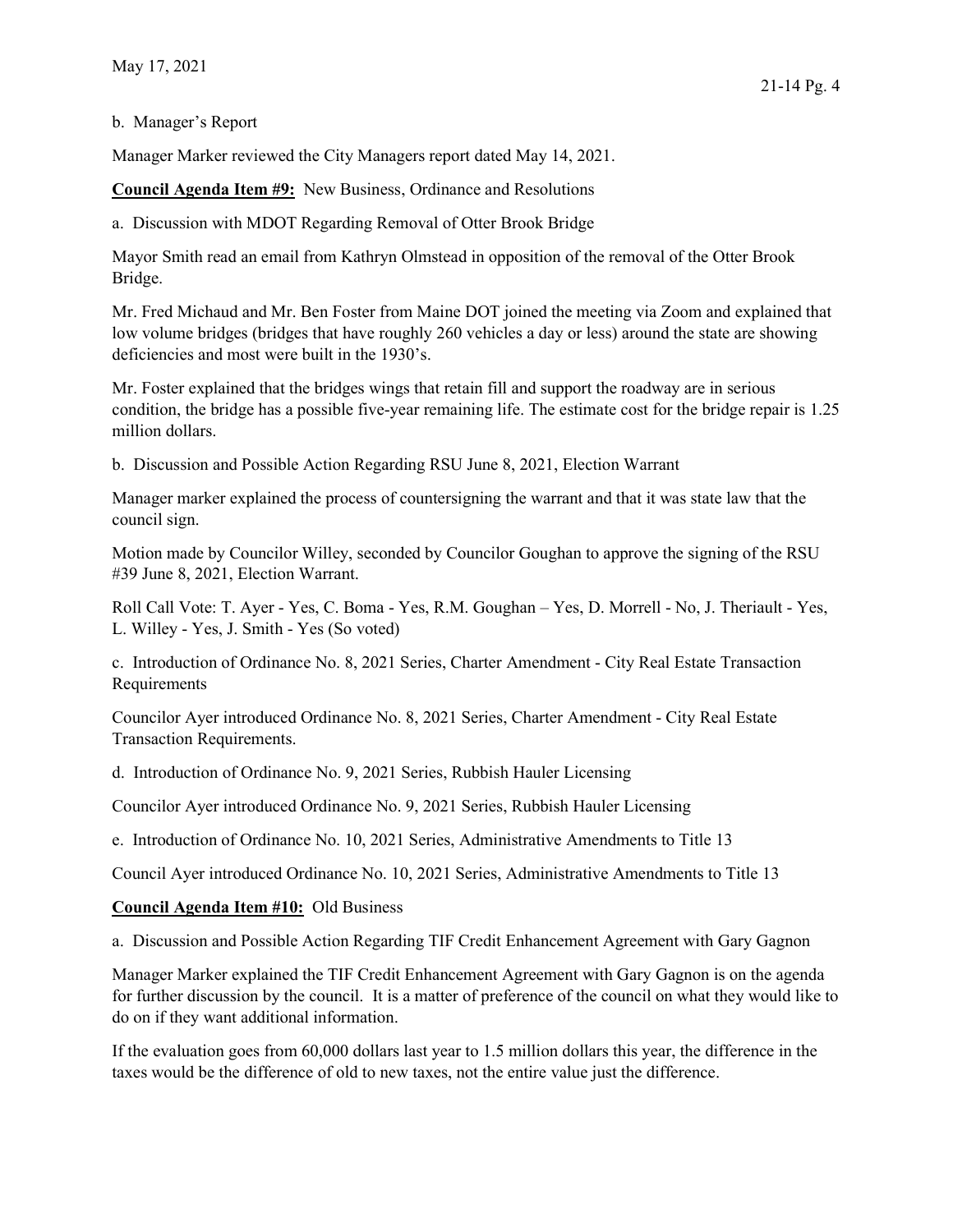Motion made by Councilor Theriault, seconded by Councilor Boma to accept the Credit Enhancement Agreement with Gagnon's Rental Properties, LLC as written.

Roll Call Vote: T. Ayer - Yes, C. Boma - Yes, R.M. Goughan – Yes, D. Morrell - Yes, J. Theriault - Yes, L. Willey - Yes, J. Smith - Yes (So voted)

b. Discussion and Possible Action Regarding Collective Bargaining Agreement with Caribou Professional Firefighters, IAFF Local 5191

Manager Marker suggested that if there were any discussion regarding the Union Contract should be held in executive session.

Agenda item was moved to be discussed in executive session.

c. Discussion and Possible Action Regarding Collective Bargaining Agreement with Local 220, Council No. 93, American Federation of State County and Municipal Employees, AFL-CIO

Agenda item was moved to be discussed in executive session.

Council Agenda Item #11: Reports and Discussion by Mayor and Council Members

Councilor Boma stated the committee met with the architecture firm ant they brought the safety building committee up to speed on their thoughts about some of the designs that they had looked at a few years ago. They discussed sites to be looked at and an analysis that is going to be done on them. Councilor Boma also commended the Wellness Center for the job well done at the Canoe Race and hopes to see it again in the future.

Council Agenda Item #12: Executive Session(s) (May be called to discuss matters identified under Maine Revised Statutes, Title 1, §405.6)

a. Real Estate and Economic Development under §405.6.C

Motion made by Councilor Ayer, seconded by Councilor Theriault to enter executive session at 8:29p.m. to discuss Real Estate and Economic Development under §405.6.C.

Council exited executive session at 8:45 p.m.

No action was taken.

Motion made by Councilor Willey, seconded by Councilor Ayer to enter executive session to discuss Collective Bargaining Agreements

Roll Call Vote: T. Ayer - Yes, C. Boma - Yes, R.M. Goughan – No, D. Morrell - No, J. Theriault - Yes, L. Willey - Yes, J. Smith - Yes (So voted)

Council exited executive session at 9:03 p.m.

Mayor Smith noted that discussion about collective bargaining agreements would be moved to the next agenda, no other action was taken.

Motion made by Councilor Ayer, seconded by Councilor Boma to enter executive session to discuss personnel matters.

Council exited executive session at 9:58 p.m.